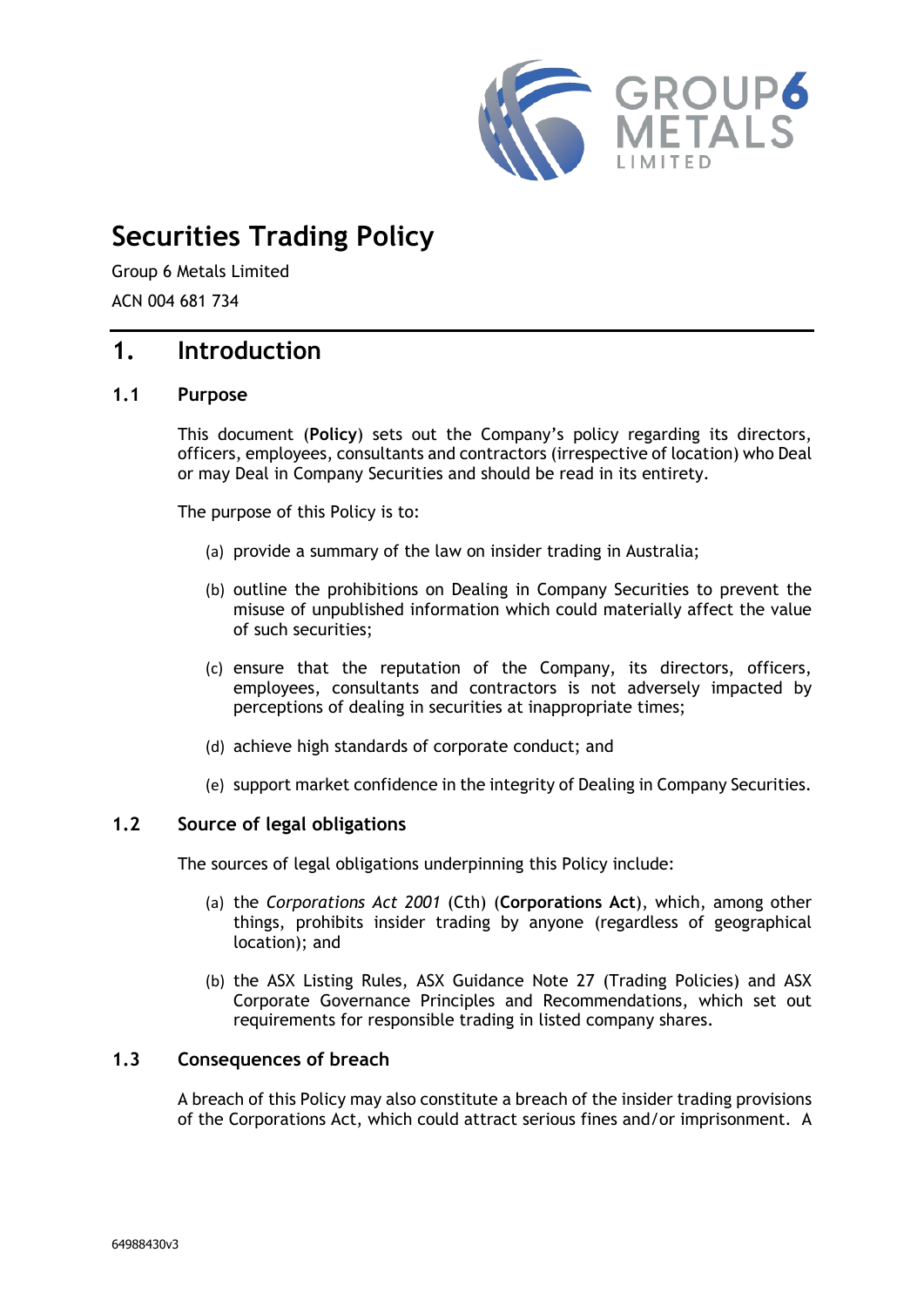

person who breaches this Policy may also be exposed to significant civil penalties or liability for loss or damage.

A breach of this Policy may also lead to disciplinary action being taken (including termination of employment). If the Company becomes aware of any breach of this Policy, then the Company may report such breach to the Australian Securities and Investments Commission.

# **2. Defined terms**

For the purposes of this Policy:

**Actively Deal** means to deal in the Company's Securities in a manner which involves frequent and regular trading activity.

**Company** means Group 6 Metals Limited ACN 004 681 734, including its subsidiaries.

**Company Securities** includes shares, options, warrants, derivatives and interests in shares (including vested options and vested performance share rights) linked in any way to the underlying price of shares in the Company.

**Black-out Periods** means a relevant period as defined by the Company when Designated Persons may not Deal in Company Securities.

**Deal** includes:

- (a) applying for, acquiring or disposing of securities;
- (b) entering into an agreement to apply for, acquire or dispose of, securities; and
- (c) granting, accepting, acquiring, disposing, exercising or discharging an option or other right or obligation to acquire or dispose of securities.

#### **Derivatives** include:

- (a) any other transact derivatives within the meaning given in section 761D of the Corporations Act (such as options, forward contracts, swaps, contracts for difference, futures, warrants, caps and collars); and
- (b) financial products which operate to limit (in any way) the economic risk associated with holding the relevant securities.

**Designated Persons** means each of: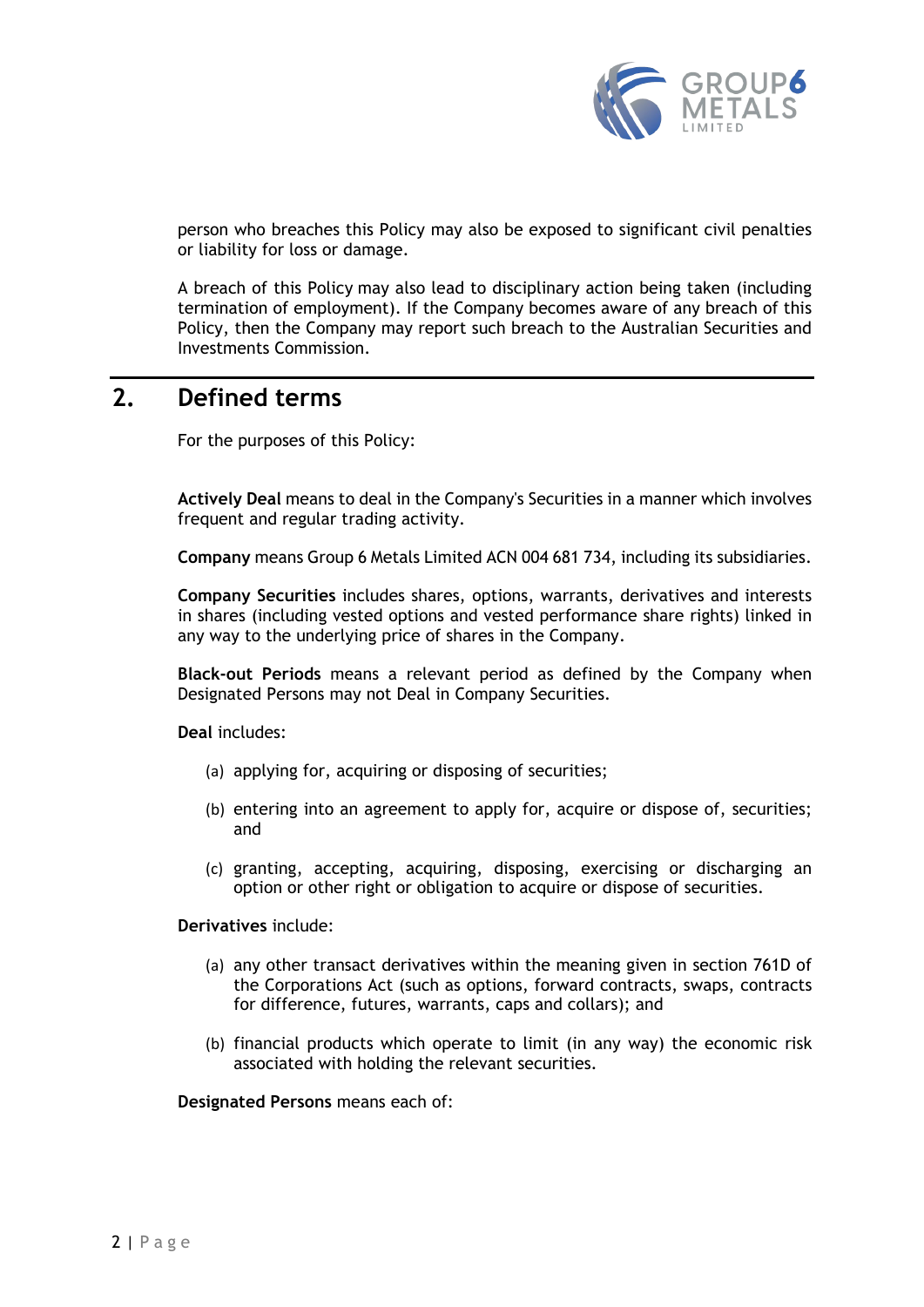

- <span id="page-2-0"></span>(a) the Directors of the Company;
- <span id="page-2-1"></span>(b) any person who by their role or otherwise, becomes aware of Inside Information by having access to confidential material which may contain potentially price sensitive information including but not limited to, the Company board papers, periodic disclosure materials or any other relevant document; and
- (c) in relation to those persons identified in paragraphs [\(a\)](#page-2-0) and [\(b\)](#page-2-1) above, the following people are also deemed to be Designated Persons:
	- (i) their spouse or any of their children (including step children) under the age of 18 years;
	- (ii) a trust which they, any members of their family, or familycontrolled company are a trustee or beneficiary; and
	- (iii) a company which they or their family control.

**Inside Information** means information which is not generally available to the market and, if it were generally available to the market, would be likely to have a material effect on the price or value of securities. Annexure A provides further details about what constitutes Inside Information.

**Margin Loan** means any lending or similar arrangement allowing a person to borrow money to invest in securities using existing investments as security.

# **3. Insider trading prohibition – the law**

It is an offence under the Corporations Act to Deal using Inside Information, or communicate Inside Information to others who will, or are likely to, Deal on the Inside Information.

# **4. Dealing in Company securities**

All Designated Persons, employees, contractors or persons who become aware of Inside Information should take great care not to engage in insider trading. These persons must exercise care and judgement in deciding whether to Deal in Company Securities. As a guiding principle, the front page test should be considered:

*"If the market was aware of all the current circumstances, could the proposed Dealing be perceived by the market as me taking advantage of my position in an inappropriate way? How would it look if the Dealing was reported on the front page of the newspaper?"*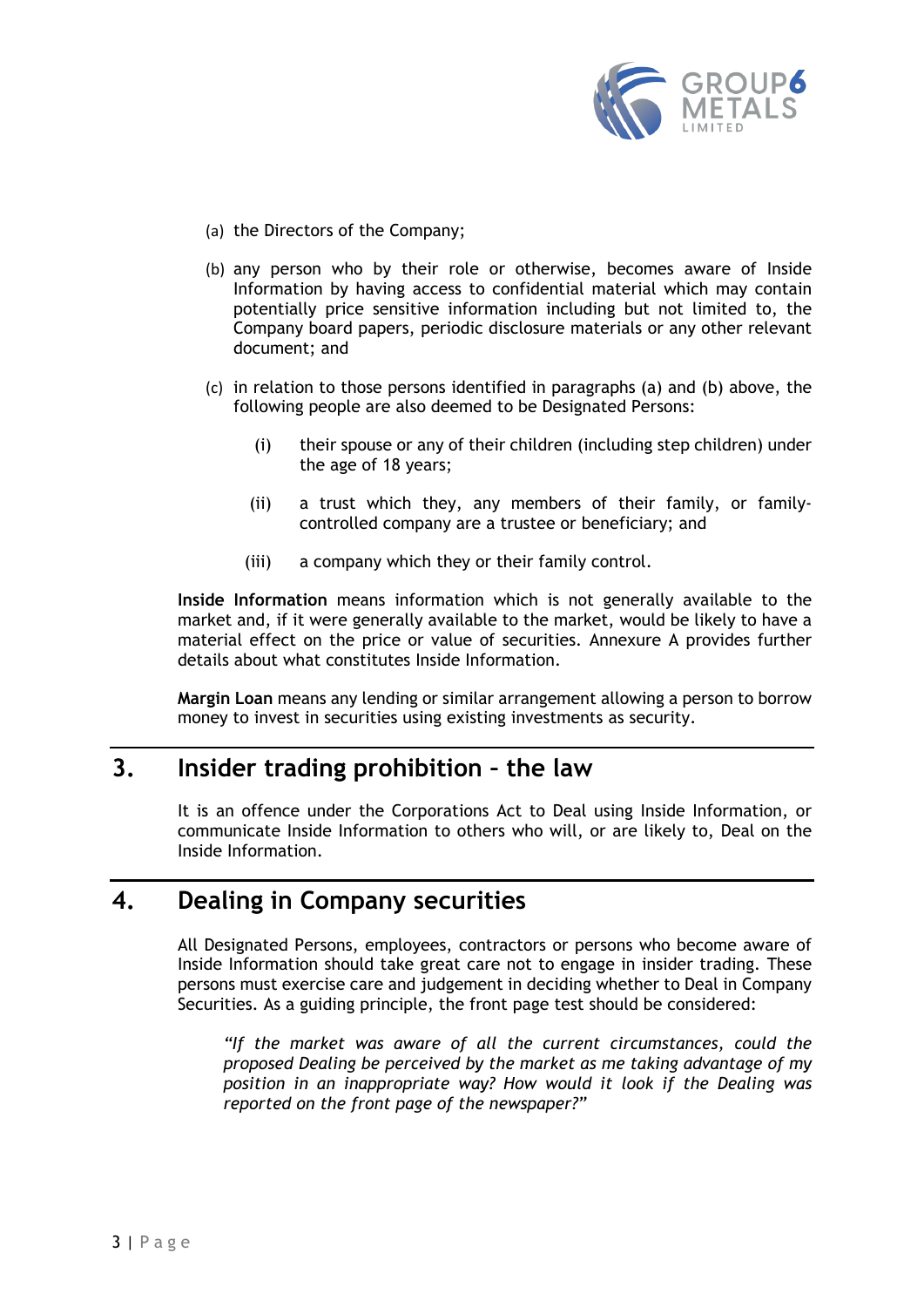

### **4.1 When a Designated Person MAY Deal**

A Designated Person may Deal in Company Securities unless restricted under clause [4.2](#page-3-0) below.

## <span id="page-3-1"></span><span id="page-3-0"></span>**4.2 When a Designated Person MAY NOT Deal**

- (a) Subject to clause 5 (Exceptions), a Designated Person may not Deal in Company Securities during the following designated Black-out Periods:
	- (i) the period two weeks before, and 24 hours after the release of the Company's quarterly results;
	- (ii) the period two weeks before, and 24 hours after the release of the Company's full-year results;
	- (iii) the period 48 hours before (if information of the price sensitive Company ASX announcement is known by the Company 48 hours prior to the announcement) and 24 hours after the release of a price sensitive Company ASX announcement; and
	- (iv) any other period determined by the Chair in consultation with the Company Secretary to be a Black-out Period from time to time.
- (b) In addition to the restrictions in clause [4.2](#page-3-0)[\(a\),](#page-3-1) a Designated Person may not Deal in Company Securities at any time if he or she has:
	- (i) information that he or she knows, or ought reasonably to know, is Inside Information; or
	- (ii) not complied with clause 6 of this Policy.

## **4.3 When employees, consultants or contractors (other than a Designated Person) MAY Deal**

An employee, consultant or contractor (who is not a Designated Person) may, at any time, Deal in Company Securities if he or she does not have information that he or she knows, or ought reasonably to know, is Inside Information.

### **4.4 When employees, consultants or contractors (other than a Designated Person) MAY NOT Deal**

An employee, consultant or contractor (who is not a Designated Person) who has information that he or she knows, or ought reasonably to know, is Inside Information may not: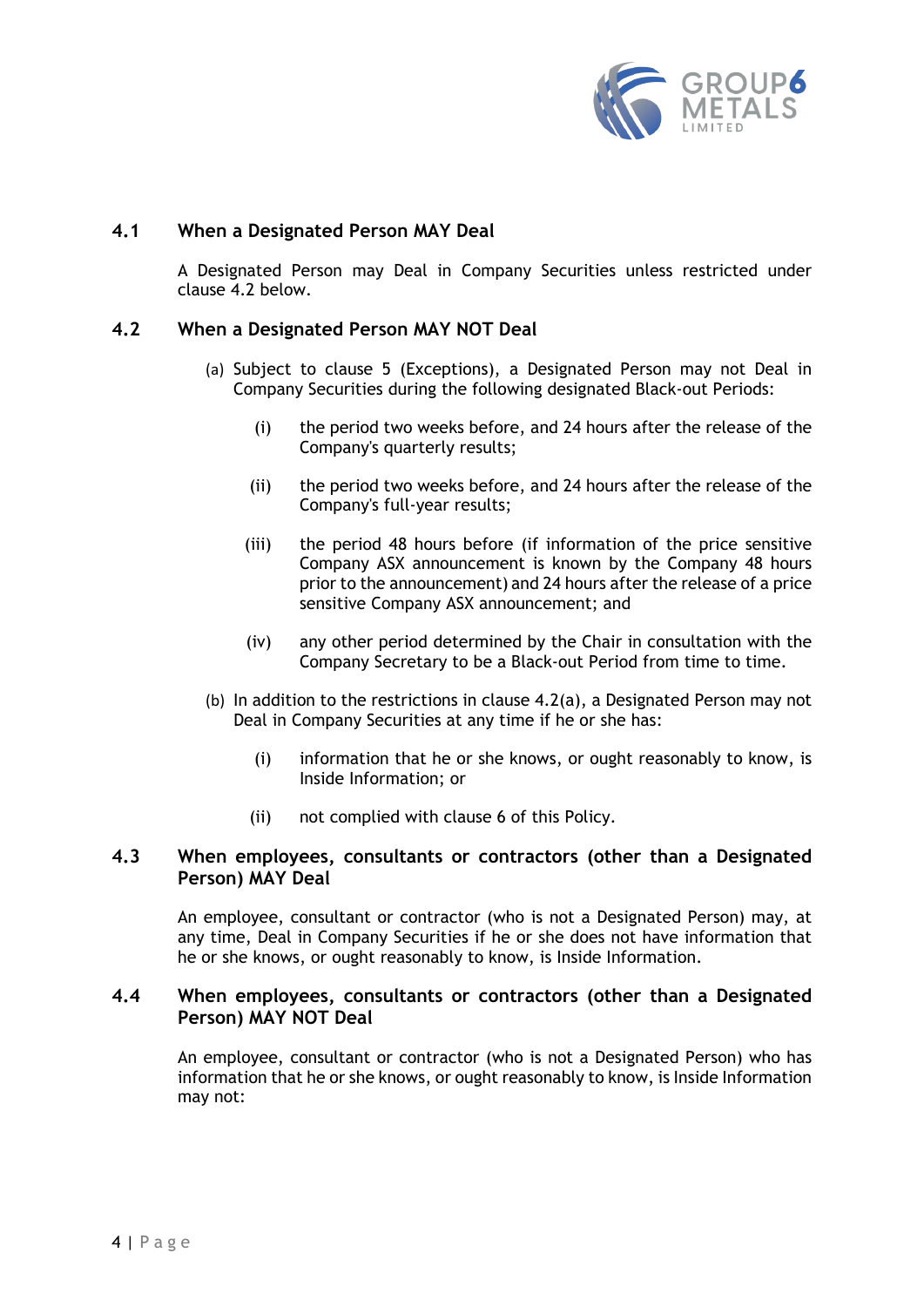

- (a) Deal in Company Securities;
- (b) advise, procure or encourage another person to deal in Company Securities; or
- (c) pass on information to any person if they know, or ought reasonably to know, that the person may use the information to Deal in (or procure another person to Deal in) Company Securities.

# **5. Exceptions**

## **5.1 Permitted dealings**

Subject to not being in the possession of Inside Information, a Designated Person may at any time:

- (a) transfer Company Securities already held into a superannuation fund or other saving scheme in which the Designated Person is a beneficiary;
- (b) invest in, or trade in units of, a fund or other scheme (other than a scheme only investing in Company Securities) where the assets of the fund or scheme are invested at the discretion of a third party;
- (c) undertake to accept, or accept, a takeover offer;
- (d) participate in an offer or invitation made to all or most security holders, including a rights issue, equal access buy-back, security purchase plan or dividend or distribution reinvestment plan, where the timing and structure of the offer or invitation has been approved by the Board. This includes decisions about whether or not to take up the entitlements and sale of entitlements required to provide for the take up of the balance of entitlements under a renounceable pro rata issue;
- (e) exercise (but not Deal with the securities following exercise) an option or right under an employee incentive scheme where the final date for the exercise of the option or right falls during a Black-out Period or the Company has had a number of consecutive Black-out Periods and the Designated Person could not reasonably have been expected to exercise it at a time when free to do so;
- (f) acquire (but not Deal with the securities following acquisition) Company shares by conversion of financial instruments giving rights to conversion to shares (e.g. options or convertible securities) where the final date for the conversion of the security falls during a Black-out Period or the Company has had a number of consecutive Black-out Periods and the Designated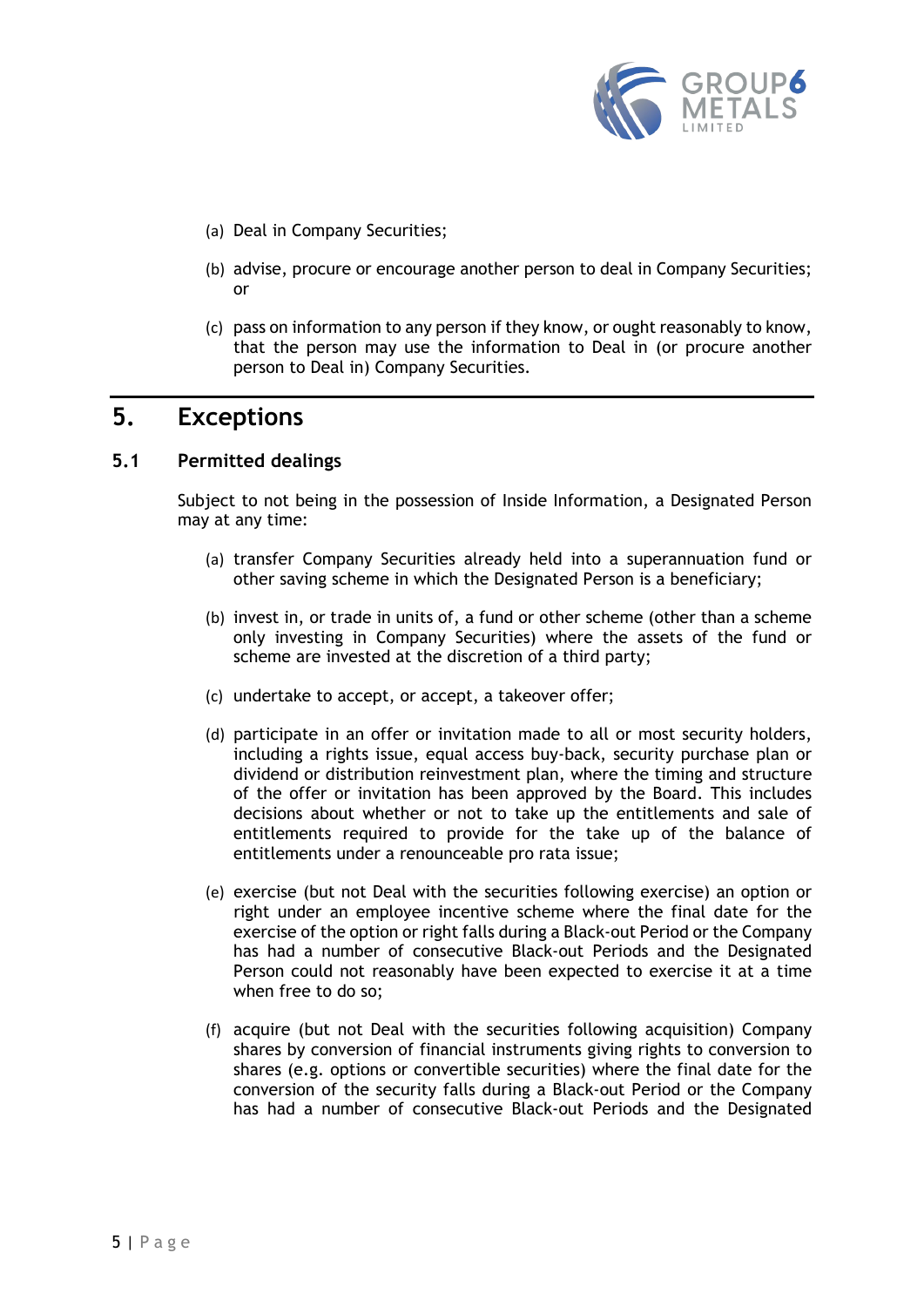

Person could not reasonably have been expected to exercise it at a time when free to do so;

- (g) acquire Company Securities under a bonus issue made to all holders of securities of the same class;
- (h) acquire Company Securities under a dividend reinvestment, or top-up plan that is available to all holders of securities of the same class;
- (i) acquire, or agree to acquire or exercise options under a Company employee share plan;
- (j) withdraw ordinary shares in the Company held for the Designated Person in an employee share plan where the withdrawal is permitted by the rules of that plan;
- (k) acquire ordinary shares in the Company as a result of the exercise of options held under an employee share scheme; or
- (l) where the Designated Person is a trustee, trade in the securities of the Company by that trust, provided the Designated Person is not a beneficiary of the trust and any decision to trade during a Black-out Period is taken by the other trustees or by the investment managers independently of the Designated Person.

## <span id="page-5-0"></span>**5.2 Approval to dispose or transfer Company Securities in exceptional circumstances**

- (a) In exceptional circumstances a Designated Person may seek written approval from the Chair (**Approval Officer**) to dispose of or transfer (but not acquire or otherwise Deal with) Company Securities during a Black-out Period (**Disposal Consent**).
- <span id="page-5-3"></span><span id="page-5-2"></span><span id="page-5-1"></span>(b) The Approval Officer will act with caution in determining whether there are exceptional circumstances, which may include, but will not be limited to, where:
	- (i) the Designated Person is in severe financial hardship and a pressing financial commitment cannot be satisfied except by disposing of Company Securities; or
	- (ii) the Designated Person is required by a court order, or there are court enforceability undertakings, to transfer or dispose of Company Securities or there is some other overriding legal regulatory requirement for them to do so.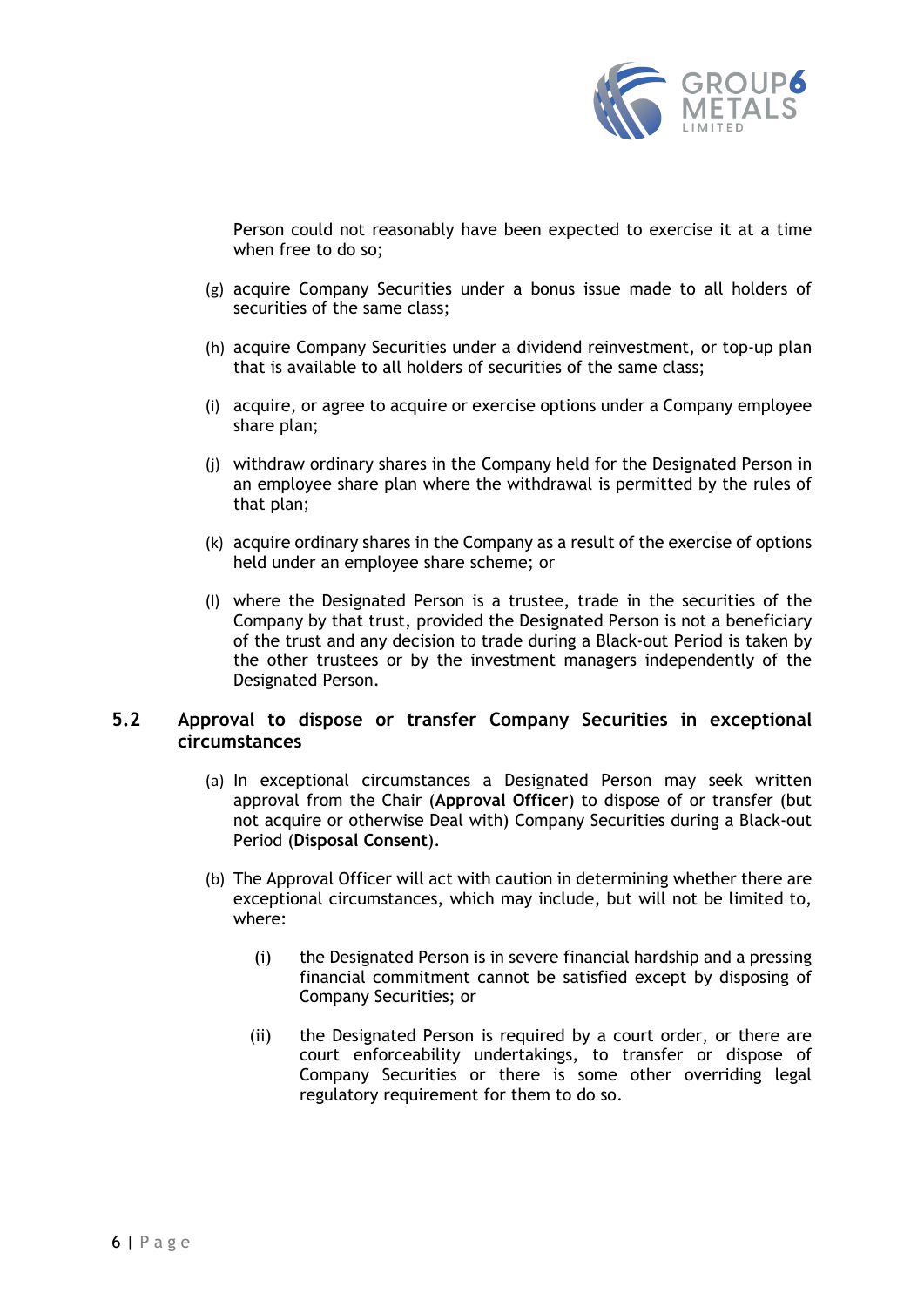

- (c) A Designated Person seeking Disposal Consent based on paragraph [5.2](#page-5-0)[\(b\)](#page-5-1)[\(i\)](#page-5-2) must provide the Approval Officer with:
	- (i) a written application stating all of the facts; and
	- (ii) copies of relevant supporting documents, including contact details of the Designated Person's accountant, bank and other such independent institutions (where applicable).
- (d) A Designated Person seeking Disposal Consent based on paragraph [5.2](#page-5-0)[\(b\)](#page-5-1)[\(ii\)](#page-5-3) must provide the Approval Officer with a written application accompanied by relevant court and/or supporting legal documentation (where applicable).
- (e) The Approval Officer may grant Disposal Consent to a Designated Person:
	- (i) only if that Designated Person is not in possession of Inside Information; and
	- (ii) on such terms and conditions (including the duration of the right to dispose or transfer) as considered reasonable in the circumstances by the Approval Officer.
- (f) The Approval Officer will notify the Board of any Disposal Consent granted to a Designated Person.
- (g) A Disposal Consent, if granted, will be issued in writing to the Designated Person and will contain a specified time period during which the disposal or transfer can be made.

# **6. Approval and notification requirements**

## <span id="page-6-0"></span>**6.1 Approval requirements**

- (a) Any Designated Person (other than the Chair) wishing to Deal in Company Securities must obtain the prior written approval of the Chair or the Board before doing so.
- (b) If the Chair wishes to Deal in Company Securities, the Chair must obtain the prior approval of the Board before doing so.

## <span id="page-6-1"></span>**6.2 Approvals to Deal**

(a) All requests to Deal in Company Securities as referred to in paragraph [6.1](#page-6-0) must include the intended volume of securities to be Dealt in and an estimated time frame for the Dealing.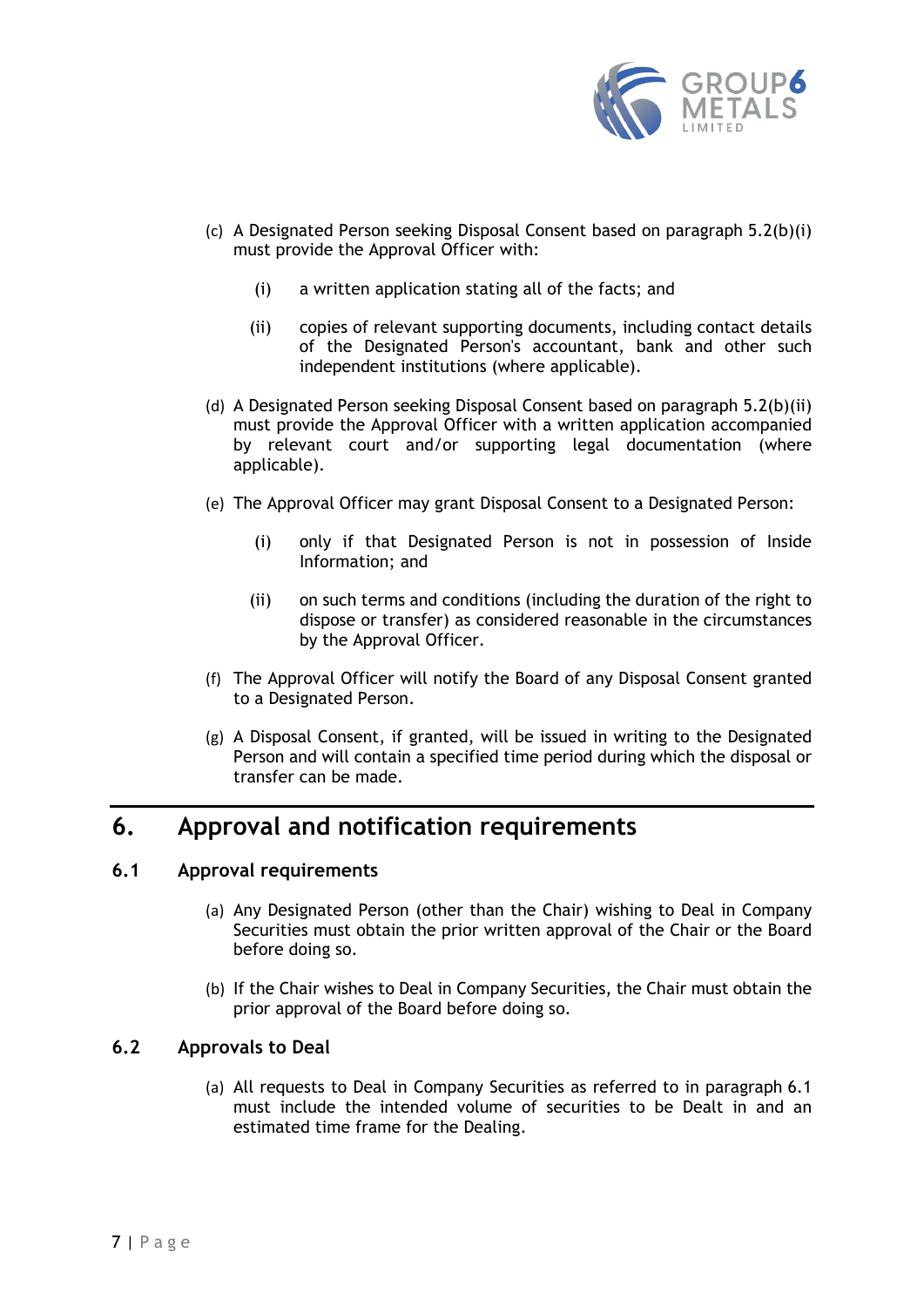

- (b) Copies of written approvals must be forwarded to the Company Secretary before the approved Dealing.
- (c) Unless otherwise approved, any approval to Deal in Company Securities obtained in accordance with paragraph 6.1 must occur within 5 Business Days of approval being given.

#### <span id="page-7-1"></span><span id="page-7-0"></span>**6.3 Notification**

- (a) Subsequent to approval being obtained in accordance with paragraph 6.1 or [6.2,](#page-6-1) any Designated Person who Deals in Company Securities must notify the Company Secretary in writing of the details of the transaction within 5 business days of the Dealing occurring.
- (b) The notification obligation in paragraph [6.3](#page-7-0)[\(a\)](#page-7-1) operates at all times but does not apply to acquisitions of shares or options by employees made under employee share or option schemes, nor does it apply to the acquisition of shares as a result of the exercise of options under an employee share scheme.

# **7. Other restrictions**

## **7.1 Incomplete Buy or Sell Orders**

- (a) Buy or sell orders for Company Securities which are placed but not completed outside of a Black-out Period are subject to the following restrictions once the Black-out Period commences:
	- (i) the order must be completed within 5 trading days otherwise it will lapse; and
	- (ii) the order cannot be varied.
- (b) Any order subject to this procedure should be notified in writing to the Company Secretary within 24 hours of the Black-out Period commencing.

#### **7.2 Derivatives**

- (a) The Company prohibits the use of Derivatives in relation to unvested equity instruments, including performance share rights, and vested Company Securities that are subject to disposal restrictions (such as a "Holding Lock").
- (b) Derivatives may be used in relation to vested positions which are not subject to disposal restrictions subject to compliance with the law and the other provisions of this Policy.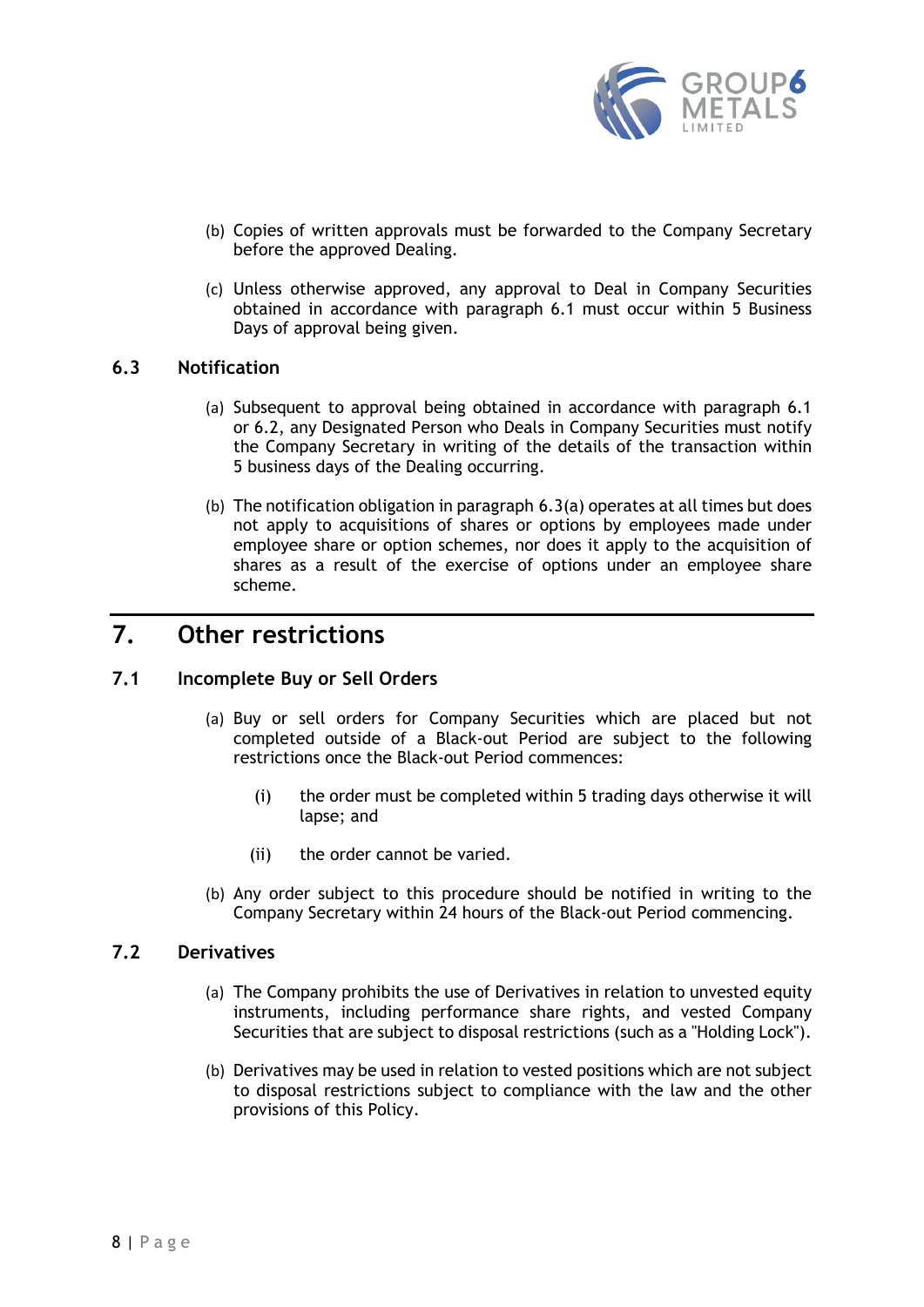

### **7.3 Prohibition on Margin Loan Arrangements**

Designated Persons may not:

- (a) enter into a Margin Loan or similar funding arrangement to acquire any Company Securities; or
- (b) use Company Securities as security for a Margin Loan or similar funding arrangement.

### **7.4 Prohibition on active dealing**

Designated Persons are not permitted to Actively Deal in the Company's Securities with a view to deriving profit related income from that activity.

#### **7.5 Securities of other companies**

The prohibitions in the Corporations Act against insider trading apply equally to where Inside Information is being held by a person about another listed company or entity. This may occur, for example, where in the course of negotiating a transaction with the Company, another listed entity provides confidential information about itself or another listed entity. Accordingly, if a person possesses Inside Information in relation to the securities of another listed entity, they must not Deal in those securities.

# **8. Penalties**

- (a) Insider trading is a criminal offence. A person who commits a breach of the insider trading provisions could be subject to both civil and criminal penalties for the individual and for the Company.
- (b) In addition, the insider trader, and any other persons involved in the contravention, may also be liable to compensate third parties for any resulting loss.

# **9. Policy compliance**

During the year the Company may require confirmation from Designated Persons that they have complied with this Policy. The Company may also require confirmation (or declarations) of holdings in securities. All such requested information must be supplied within 5 business days of the request being made.

# **10. Review of policy**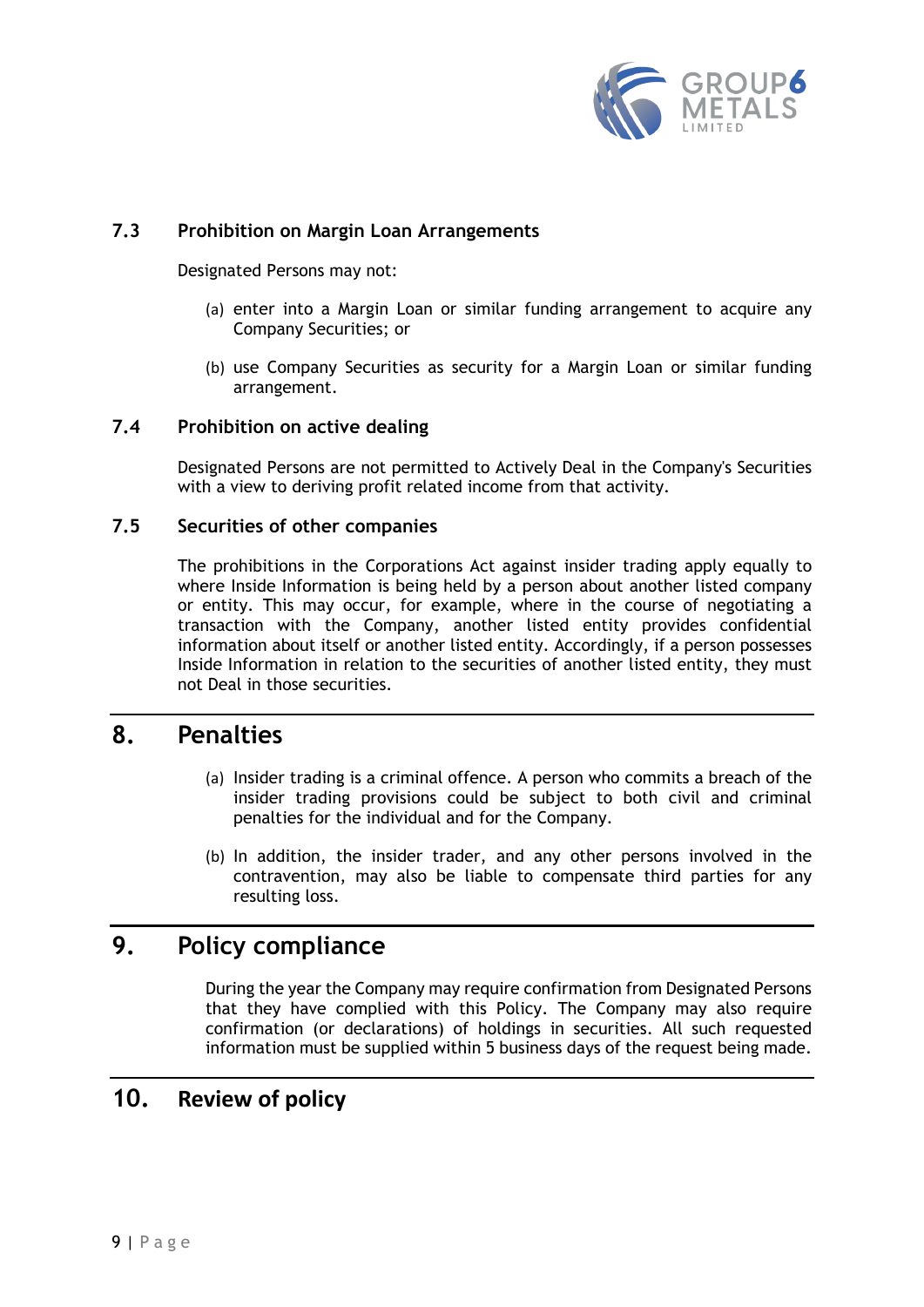

The Securities Dealing Policy is reviewed annually by the Board to ensure it remains consistent with current requirements and practices and relevant to the Company

# **11. Publication**

This Policy will be made available from the Company website.

# **12. Who to contact**

If an individual is in any doubt regarding their proposed dealing in securities, they should contact the Company Secretary.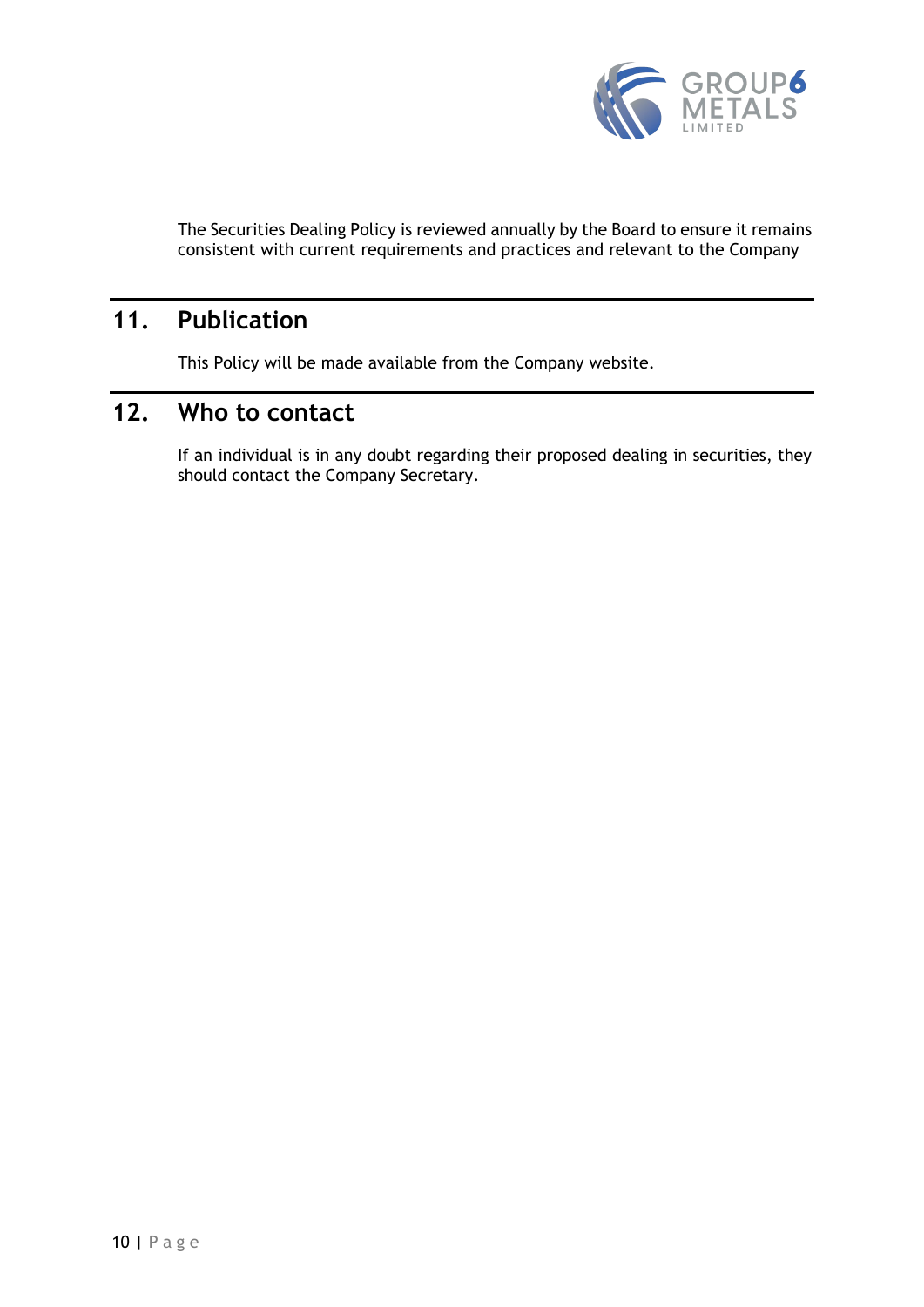

## **ANNEXURE A - INSIDE INFORMATION**

#### **1. Inside information**

Inside Information means information which is not generally available to the market and, if it were generally available to the market, would be likely to have a material effect on the price or value of securities.

#### **2. Information that is generally available**

Information is considered to be generally available if:

- (a) it consists of readily observable matter; or
- (b) it has been made known in a manner likely to bring it to the attention of investors in securities and a reasonable period for dissemination of that information has elapsed; or
- (c) it may be deduced, inferred or concluded from the above.

Information will be generally available if it has been released to the ASX, published in an Annual Report or prospectus or otherwise been made generally available to the investing public and a reasonable period of time has elapsed after the information has been disseminated in one of these ways.

For the purposes of the insider trading provisions of the Corporations Act, information is defined broadly and includes matters of supposition and other matters which are insufficiently definite to warrant being made known to the public. It also includes matters relating to the intentions of a person.

#### **3. Material Effect on the Price of Securities**

Information is considered by the Corporations Act to be likely to have a material effect on the price or value of securities of a company if the information would, or would be likely to, influence persons who commonly invest in securities in deciding whether or not to subscribe for, buy or sell those securities.

It is not possible to list all of information that may be material, however, the following type of information would be likely to be considered to have a material effect on the Company's share price:

- (a) information regarding a material increase or decrease in the Company's financial performance from previous results or forecasts, such as changes to profit results;
- (b) a proposed material business or asset acquisition or sale;